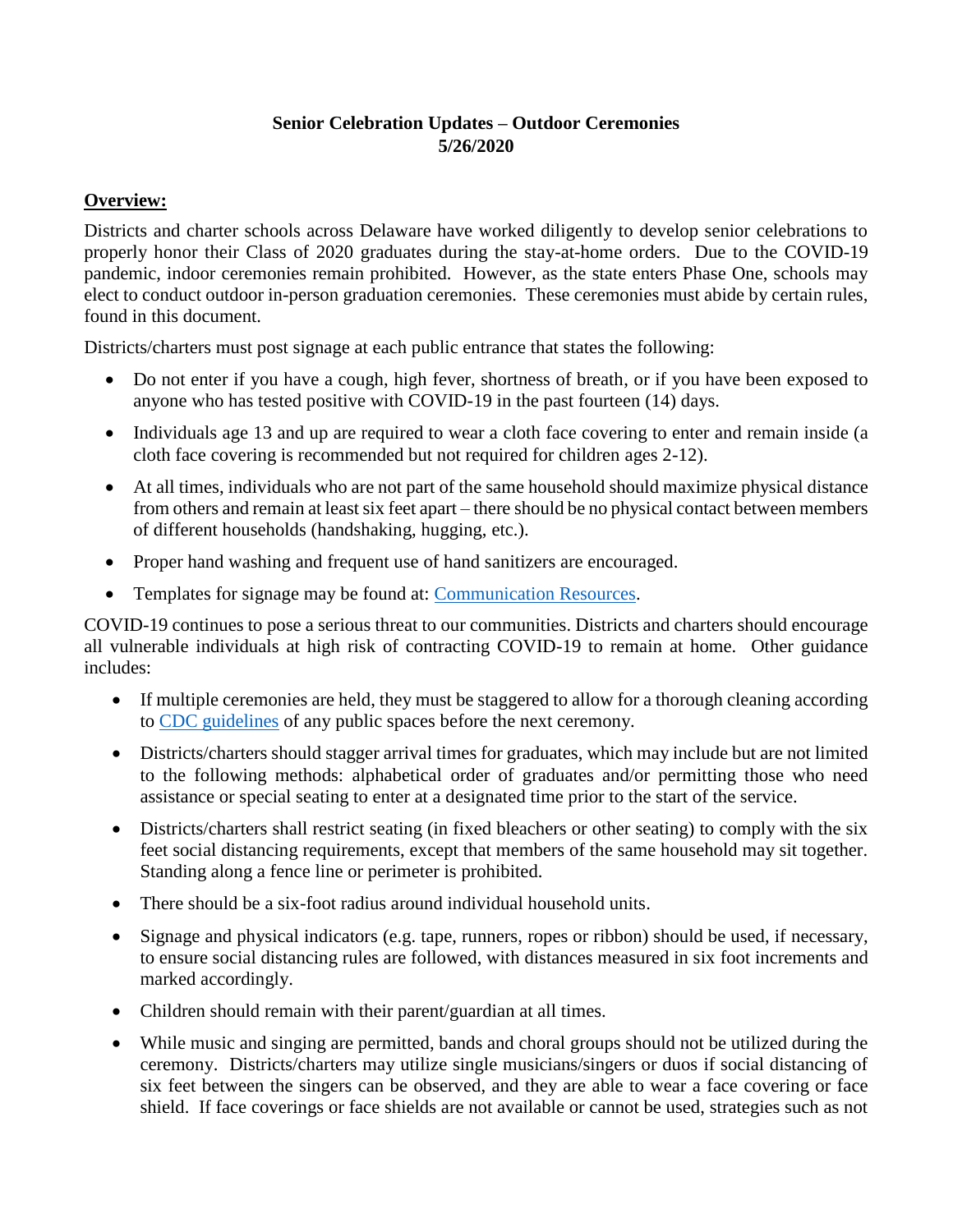having the musician/singer directly facing the graduates or increasing the distance between the musician/singer and the graduates should be employed.

- To the extent practicable, programs should be provided in a format other than paper either projected on a screen and/or offered online for graduates and families to view from their personal handheld devices.
- Concessions sales are strongly discouraged. If selling pre-packaged food, districts/charters must ensure social distancing in lines, use contactless transaction or deliver food directly to seated customers. Buffet, family style, and any other self-service food is prohibited.

### **Cleaning and Sanitizing Requirements**

- All surfaces touched by graduates/participants, including doors, seating, and restrooms, must be disinfected using an [approved disinfectant](https://www.epa.gov/pesticide-registration/list-n-disinfectants-use-against-sars-cov-2) every 15 minutes to two hours.
- Hand sanitizing stations should be supplied at all entrances, including those used by staff only. Hand sanitizer must be composed of at least 60% ethanol or 70% isopropanol.
- Hand sanitizer must be used by district/charter facilitators at frequent intervals during the ceremony, including at a minimum before contact with surfaces that will be touched by others.
- If districts/charters are able to clean and disinfect restrooms using a recommended disinfectant every 15 minutes to two hours and social distancing can be maintained in school facilities, they may consider opening a limited number of restrooms on site. If these conditions cannot be met, districts/charters should communicate to attendees that no restrooms will be available on site and consider the duration of the ceremony accordingly.

### **Cloth Face Coverings**

- District/charter leaders, keynote speakers, and musicians/singers may address the graduates from a podium as long as social distancing of six feet between them and the graduates can be observed, and they are able to wear a face covering or face shield. If face coverings or face shields are not available or cannot be used, strategies such as having leaders, keynote speakers, and musicians/singers not directly facing the graduates or increasing the distance between them and the graduates should be employed. The speaker or singer must put the face covering back on and use hand sanitizer immediately after speaking, playing, or singing.
- Cloth face coverings must comply with the Thirteenth Modification of the State of Emergency and must always be worn except where doing so would inhibit an individual's health or under the following limited circumstances: de.gov/coronavirus.
- No participants shall remove their cloth face covering during the singing of music.
- Handheld microphones may not be passed between individuals. Sharing microphones is prohibited. All microphones, whether they be self-standing in holders, handheld, or lapel style must be sanitized after each use.
- The exchange of materials (i.e. diplomas) from person to person of any kind is strongly discouraged. Districts/charters may mail diplomas before or after the ceremony, put on a table for